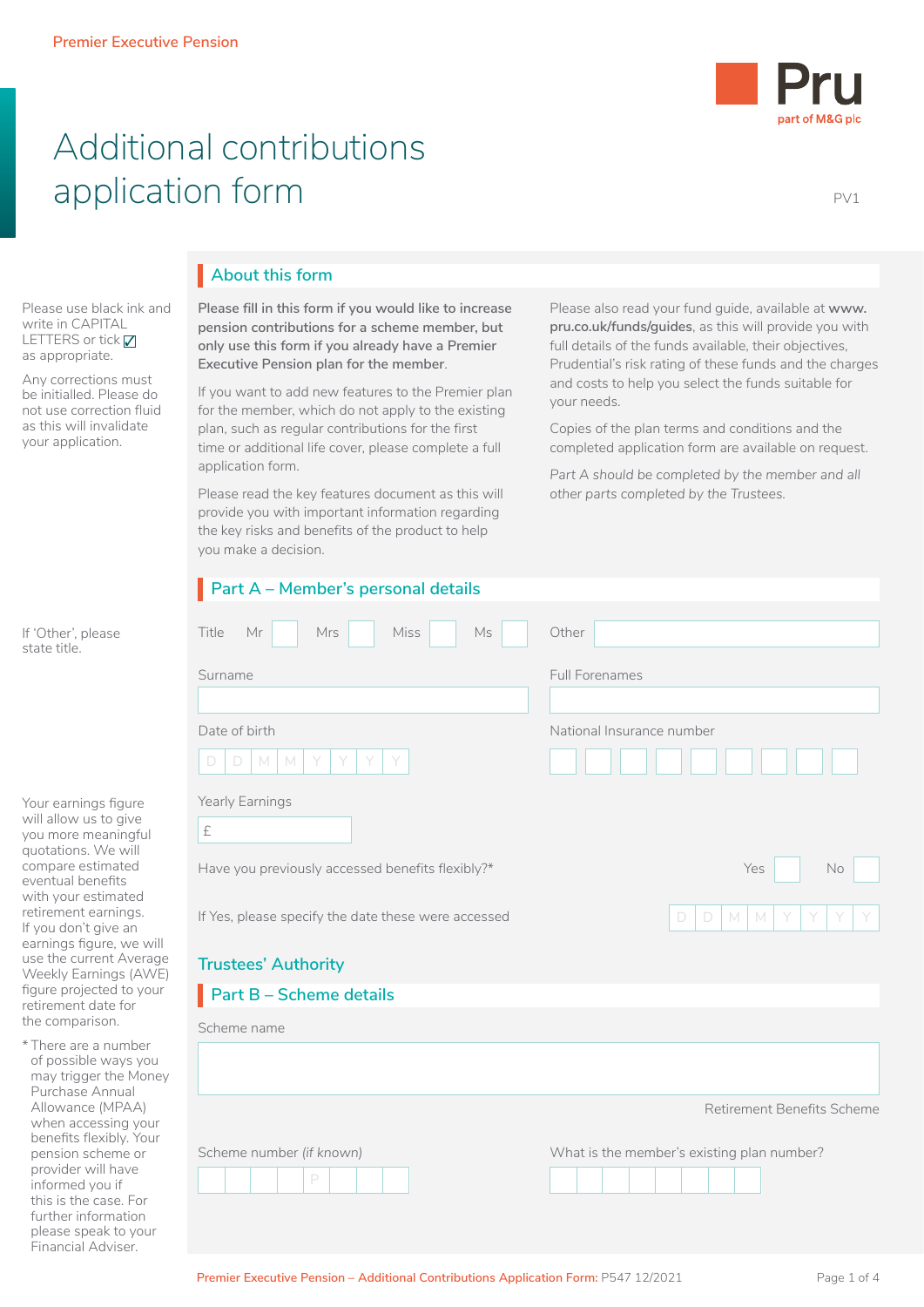| Additional regular<br>contributions will be<br>paid monthly or yearly,<br>on the basis for current<br>contributions, with<br>investment in the same<br>fund(s) as currently<br>apply to the plan shown<br>in part B. | <b>Part C - Regular contributions</b> |                                                                |                                   | PV <sub>2</sub> |
|----------------------------------------------------------------------------------------------------------------------------------------------------------------------------------------------------------------------|---------------------------------------|----------------------------------------------------------------|-----------------------------------|-----------------|
|                                                                                                                                                                                                                      |                                       | When do you want the increase in contributions to start?       |                                   | M<br>M          |
|                                                                                                                                                                                                                      | Additional regular contribution       |                                                                |                                   |                 |
|                                                                                                                                                                                                                      | Payable by                            | the employer $E$                                               | the member $E$                    |                 |
|                                                                                                                                                                                                                      |                                       | Do you want contributions to increase automatically each year? |                                   | Yes<br>No       |
| If existing plans for the<br>member do not have<br>automatic increases.<br>you can choose any<br>increase rate. If you<br>choose automatic                                                                           | If Yes, by what rate?                 | % p.a.<br>Whole number $-$<br>Minimum 5%/Maximum 15%           | or Average weekly earnings (tick) |                 |

*If a single contribution is to be paid for the member, please complete parts D to F, otherwise go straight to part F.*

## **Part D – Single contribution**

Please use the separate Premier Transfer Plan (GMPP/EPP) Application for a transfer payment from other pension arrangements.

Total single contribution

review date.

increases for the first time, this will apply to the total contributions (new and existing) to the Scheme for the member. If there is already automatic increases for the member, this will apply to the new contribution. Automatic increases will not operate in the first six months after the start of contributions in respect of this application, but otherwise will apply on each scheme

Member's contribution, if any, included in the above single contribution

| H.      |  |  |  |
|---------|--|--|--|
| ◠<br>۳. |  |  |  |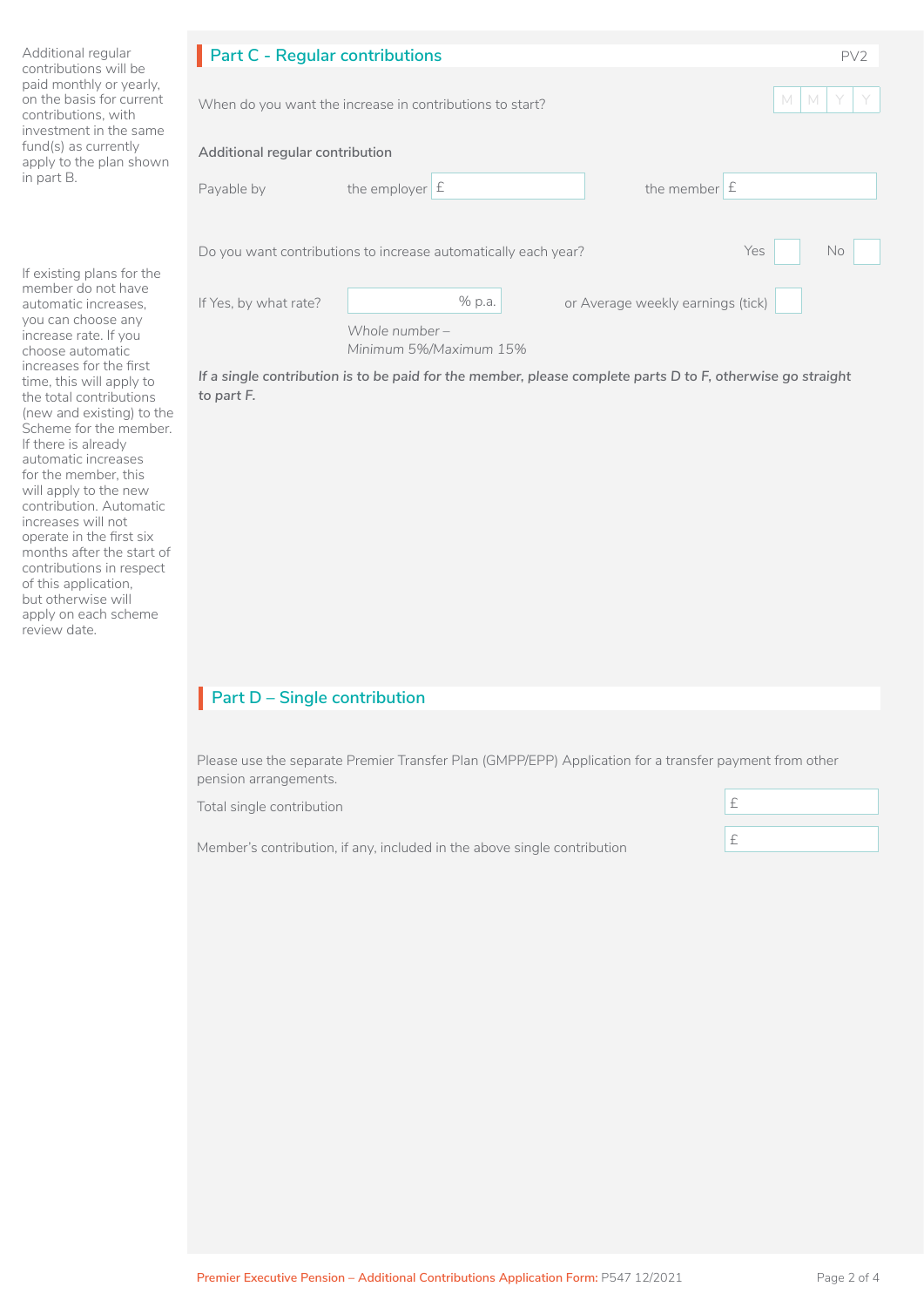Please show the percentage investment split you want for the single contribution.

Fractions of 1% should not be used. You can invest in up to six funds for each total single contribution.

The With-Profits Fund is not available for new or additional investment if the member is within three years of Normal Retirement Date (and, if chosen, would be treated as an application to invest in the Cash Fund).

Please make sure your total equals 100%.

These options do **not** apply to With-Profits investments.

Please tick only **one** option to apply for new Single Contribution(s).

If you also want these options added to your existing contributions, please complete an Investment Alteration Request (P863).

## **Part E - Investment of single contribution**

*Please refer to your fund guide, available at www.pru.co.uk/funds/guides, for more information on the funds, the associated risks and the charges and costs.*

If you want a Lifetime Investment Profile (see below), you can also choose the investment linked fund(s) to be used initially by completing the table below, or you can leave the selection to us. There is a set basis, we do not make an individual choice. Your fund guide shows what this will be.

If you do NOT want a Lifetime Investment Profile, please complete the table below to confirm the investment fund(s) to be used.

| <b>Chosen Funds</b> | Single Contribution: % to be<br>invested in each fund |
|---------------------|-------------------------------------------------------|
|                     | $\%$                                                  |
|                     | $\%$                                                  |
|                     | $\frac{0}{0}$                                         |
|                     | $\frac{0}{0}$                                         |
|                     | $\%$                                                  |
|                     | $\%$                                                  |
|                     | $\frac{0}{0}$                                         |
| Total               | 100%                                                  |

If you invest in the With-Profits Fund a Market Value Reduction (MVR) may be applied if you subsequently switch to another fund. This will have the effect of reducing your fund value. Please refer to the Key Features Document for more details on Market Value Reduction.

*If you want one of the following options, please complete the rest of this section (ticking only one box). Otherwise, please go to Part F now:*

**Lifetime Investment Profiles<br>Lifetime Investment Pro<br>Allen** Lifetime Investment Profile targeting **retirement options**

Lifetime Investment Profile targeting an annuity

**Example 12 Lifetime Investment Profile targeting 100% cash** 

 Lifetime Investment Profile targeting **drawdown**  $\Box$ 

**Please go to part F.**

## **Part F – Trustees' declaration**

We declare that, to the best of our knowledge and belief, the information on this form is true and complete.

We request that the benefits for the member be increased in accordance with this application.

Signed for and on behalf of the Trustees Date